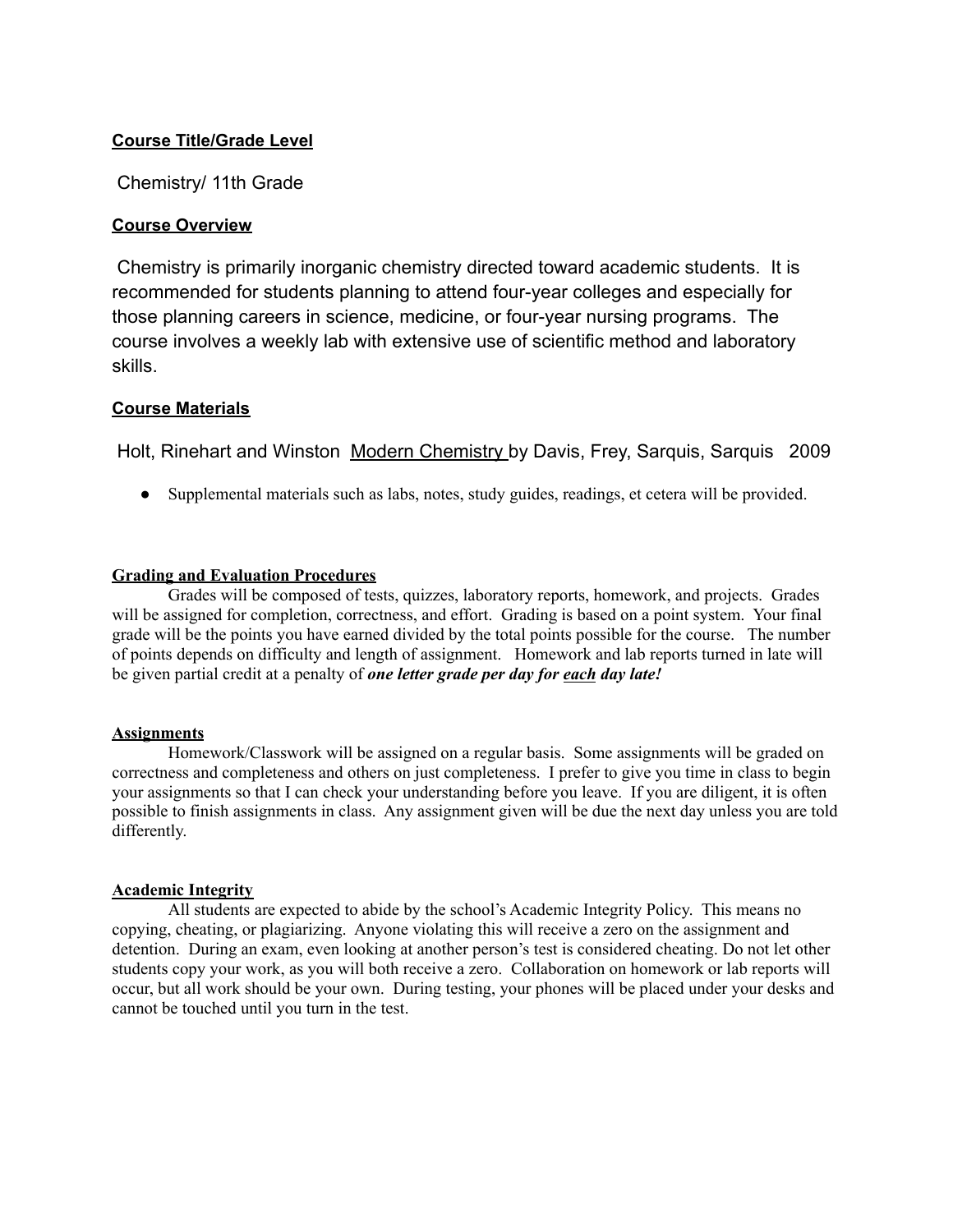| <b>Course Outline</b> |               |                                         | <b>PA State Standards</b> | <b>Timeline</b>         |
|-----------------------|---------------|-----------------------------------------|---------------------------|-------------------------|
|                       |               |                                         |                           | (wks)                   |
|                       |               |                                         |                           |                         |
|                       |               |                                         | 3.1.P.A9                  | $\overline{4}$          |
| Unit 1                | $(Ch 1-2)$ :  | Matter and Change/Measurement and       | 3.2.C.A1                  |                         |
| Calculations          |               |                                         |                           |                         |
|                       |               |                                         | 3.2.C.A2                  | 3                       |
| Unit 2                | $(Ch 3)$ :    | Atoms/Mole Concepts                     | 3.2.C.A5                  |                         |
|                       |               |                                         |                           |                         |
| Unit 3                | $(Ch 4)$ :    | Electrons                               | 3.2.C.A2                  | $\overline{2}$          |
|                       |               |                                         | 3.2.12.A2                 |                         |
|                       |               |                                         | 3.2.P.B5                  |                         |
| Unit 4                | $(Ch 5)$ :    | Periodic Table                          | 3.2.C.A1                  | $\overline{2}$          |
| Unit 5                | $(Ch 6)$ :    | <b>Chemical Bonding</b>                 | 3.2.C.A1                  | $\overline{3}$          |
|                       |               |                                         | 3.2.C.A2                  |                         |
|                       |               |                                         | 3.2.12.A5                 |                         |
| Unit 6                | $(Ch 7)$ :    | Chemical Formulas and Naming            | 3.2.C.A2                  | $\overline{3}$          |
| Compounds             |               |                                         | 3.2.C.A4                  |                         |
| Unit 7                | $(Ch 8)$ :    | <b>Chemical Equations and Reactions</b> | 3.2.C.A4                  | $\overline{4}$          |
| Unit 8                | $(Ch 9)$ :    | Stoichiometry                           | 3.2.C.A4                  | $\overline{\mathbf{3}}$ |
| Unit 9                | (Ch 10):      | <b>States of Matter</b>                 | 3.2.C.A4                  | $\overline{2}$          |
|                       |               |                                         | 3.2.12.A.1                |                         |
|                       |               |                                         | 3.2.12.B3                 |                         |
|                       |               |                                         | 3.2.10.A3                 |                         |
|                       |               |                                         | 3.2.C.A3                  |                         |
| Unit 10               | (Ch 11):      | Gases                                   | 3.2.10.A3                 | $\overline{3}$          |
|                       |               |                                         | 3.2.C.A3                  |                         |
| Unit 11               | $(Ch 12-13):$ | Solutions/Colligative Properties        | 3.2.C.A2                  | $\overline{2}$          |
|                       |               |                                         | 3.2.12.A1                 |                         |
| Unit 12               | $(Ch 14-15):$ | Acids & Bases                           | 3.2.12.A4                 | $\overline{3}$          |
|                       |               |                                         | 3.2.C.A4                  |                         |
|                       |               |                                         | 3.2.C.A2                  |                         |
|                       |               |                                         | 3.2.C.A3                  | $\overline{2}$          |
| Unit 13               | $(Ch 21)$ :   | Nuclear Chemistry                       | 3.2.12.A3                 |                         |
|                       |               |                                         |                           |                         |

\*\* Note: the following standards are identical and are covered in all units 3.1.P.A6, 3.3.P.A8 **Link to Science Standards for Pennsylvania**

<https://www.pdesas.org/Standard/View>

# **Laboratory and Safety**

*Each topic above has one or more labs or activities associated with it. These hands-on lab experiences help the students to connect theory to real-life, making chemistry more real and applicable.*